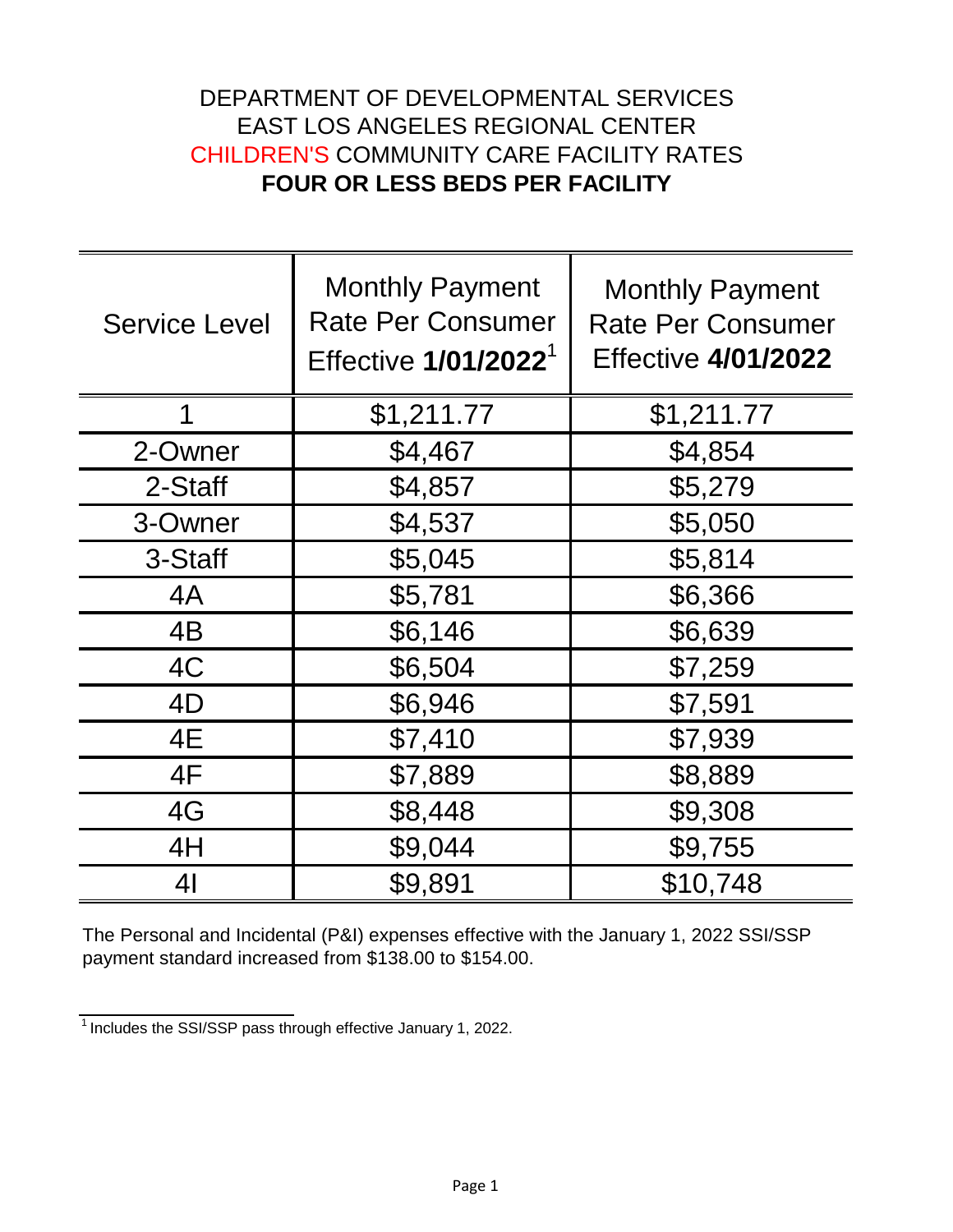## DEPARTMENT OF DEVELOPMENTAL SERVICES EAST LOS ANGELES REGIONAL CENTER CHILDREN'S COMMUNITY CARE FACILITY RATES **FIVE OR SIX BEDS PER FACILITY**

| <b>Service Level</b> | <b>Monthly Payment</b><br><b>Rate Per Consumer</b><br>Effective 1/01/2022 <sup>1</sup> | <b>Monthly Payment</b><br><b>Rate Per Consumer</b><br><b>Effective 4/01/2022</b> |
|----------------------|----------------------------------------------------------------------------------------|----------------------------------------------------------------------------------|
| 1                    | \$1,211.77                                                                             | \$1,211.77                                                                       |
| 2-Owner              | \$3,095                                                                                | \$3,522                                                                          |
| 2-Staff              | \$3,377                                                                                | \$3,830                                                                          |
| 3-Owner              | \$3,696                                                                                | \$4,326                                                                          |
| 3-Staff              | \$4,060                                                                                | \$4,880                                                                          |
| 4A                   | \$4,645                                                                                | \$5,319                                                                          |
| 4B                   | \$4,985                                                                                | \$5,574                                                                          |
| 4C                   | \$5,324                                                                                | \$6,208                                                                          |
| 4D                   | \$5,720                                                                                | \$6,505                                                                          |
| 4E                   | \$6,163                                                                                | \$6,837                                                                          |
| 4F                   | \$6,612                                                                                | \$7,770                                                                          |
| 4G                   | \$7,120                                                                                | \$8,151                                                                          |
| 4H                   | \$7,682                                                                                | \$8,573                                                                          |
| 41                   | \$8,476                                                                                | \$9,556                                                                          |

The Personal and Incidental (P&I) expenses effective with the January 1, 2022 SSI/SSP payment standard increased from \$138.00 to \$154.00.

 $\frac{1}{1}$  Includes the SSI/SSP pass through effective January 1, 2022.